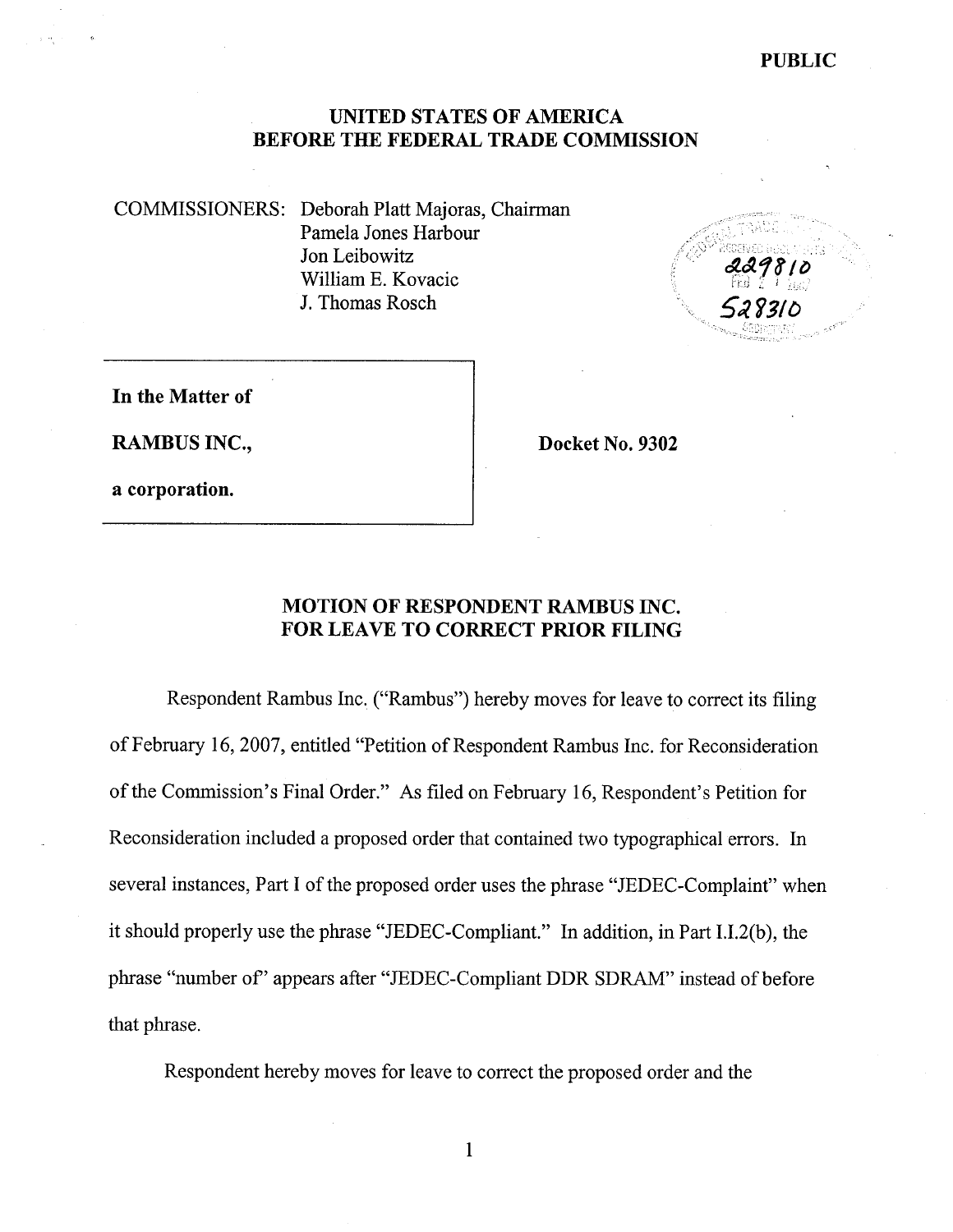blacklined proposed order submitted on February 16 2007, as attachments to the public and non-public versions of Respondent's Petition for Reconsideration. If granted, the corrected versions of the proposed order and the blacklined proposed order submitted along with this Motion shall replace the originals fied on February 16, and the corrected copies of the public and non-public versions of the Petition for Reconsideration submitted along with this Motion shall replace the copies fied on February 16.

Respectfully submitted

Gregory P. Stone

Steven M. Perry MUNGER, TOLLES & OLSON LLP 355 South Grand Avenue, 35th Floor Los Angeles, California 90071-1560 (213) 683-9100

A. Douglas Melamed Paul R.Q. Wolfson WILMER CUTLER PICKERING HALE AND DORR LLP 1875 Pennsylvania Avenue, N. Washington, D.C. 20006 (202) 663-6000

Attorneys for Respondent Rambus Inc.

February 21, 2007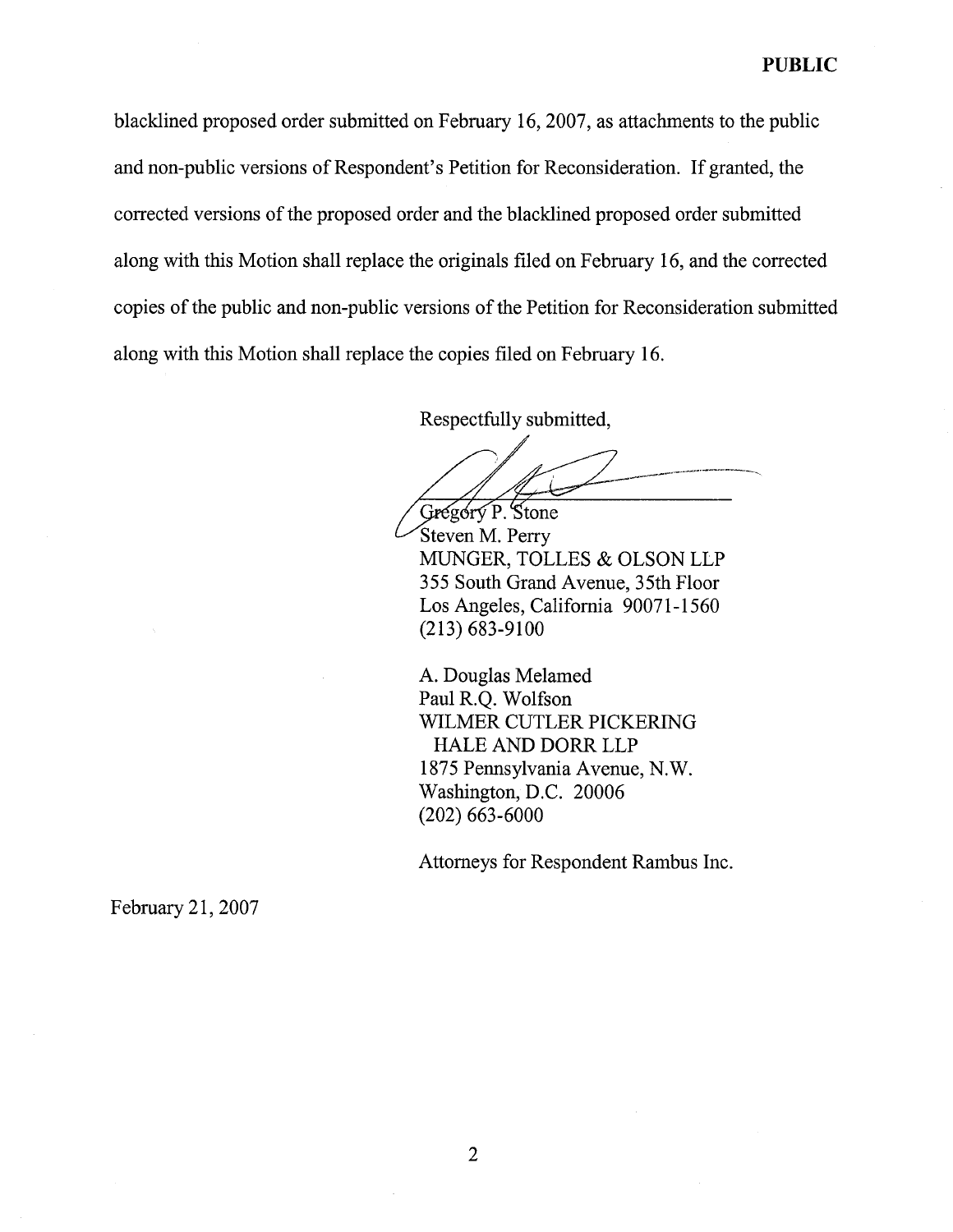## UNITED STATES OF AMERICA BEFORE THE FEDERAL TRADE COMMISSION

COMMISSIONERS: Deborah Platt Majoras, Chairman Pamela Jones Harbour Jon Leibowitz Wiliam E. Kovacic J. Thomas Rosch

In the Matter of

RAMBUS INC., Docket No. 9302

a corporation.

## ORDER GRANTING MOTION FOR LEAVE TO CORRECT PRIOR FILING

Upon consideration of respondent Rambus Inc.'s motion for leave to correct its

prior filing of February 16, 2007,

**IT IS ORDERED** that the original proposed order and blacklined proposed order filed as attachments to the public and non-public versions of Respondent's Petition for Reconsideration on February 16 be replaced with corrected versions submitted by Rambus on February 21, 2007, and the copies of the public and non-public versions of Respondent's Petition for Reconsideration fied on February 16 be replaced with corrected versions submitted by Respondent on February 21, 2007.

Donald S. Clark Secretary ISSUED: , 2007